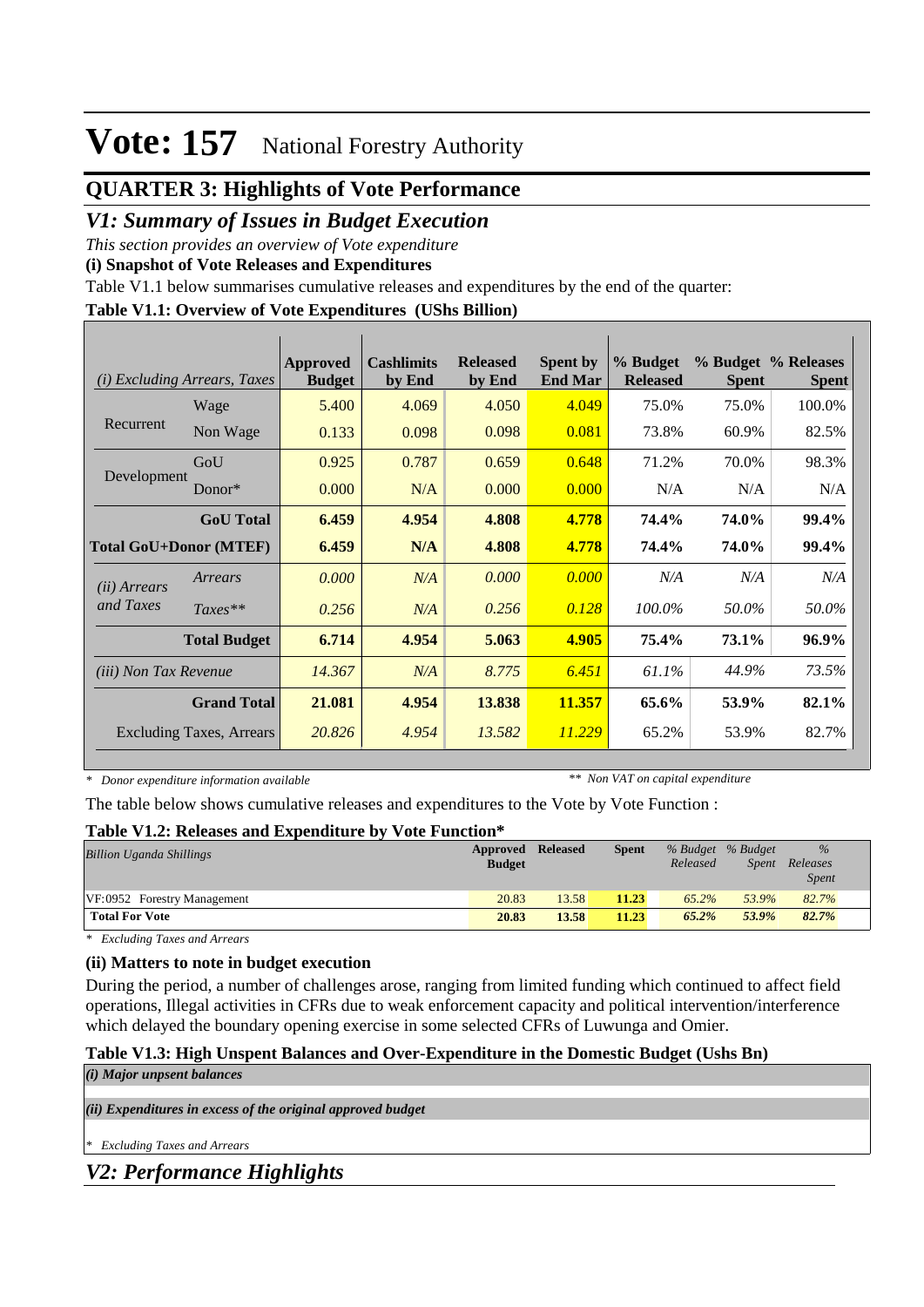## **QUARTER 3: Highlights of Vote Performance**

*This section provides highlights of output performance, focusing on key outputs and actions impelemented to improve section performance.*

#### **Table V2.1: Key Vote Output Indicators and Expenditures\***

| Vote, Vote Function<br><b>Key Output</b>                     | <b>Approved Budget and</b><br><b>Planned outputs</b>                                                                                        |       | <b>Cumulative Expenditure</b><br><b>Status and Reasons for</b><br>and Performance<br>any Variation from Plans                                                                                                                                                                                                                                                                                                                                                                                                                                                                                                                                                                                                               |          |                               |       |  |  |
|--------------------------------------------------------------|---------------------------------------------------------------------------------------------------------------------------------------------|-------|-----------------------------------------------------------------------------------------------------------------------------------------------------------------------------------------------------------------------------------------------------------------------------------------------------------------------------------------------------------------------------------------------------------------------------------------------------------------------------------------------------------------------------------------------------------------------------------------------------------------------------------------------------------------------------------------------------------------------------|----------|-------------------------------|-------|--|--|
| <b>Vote Function: 0952 Forestry Management</b>               |                                                                                                                                             |       |                                                                                                                                                                                                                                                                                                                                                                                                                                                                                                                                                                                                                                                                                                                             |          |                               |       |  |  |
| Output: 095201                                               | <b>Mangement of Central Forest Reserves</b>                                                                                                 |       |                                                                                                                                                                                                                                                                                                                                                                                                                                                                                                                                                                                                                                                                                                                             |          |                               |       |  |  |
| Description of Performance: 140 hectares of formerly         | encroached land planted, 179<br>Km of boundary reopened, 313<br>patrolmen employed & 150<br>armed Environmental<br><b>Protection Police</b> |       | 359.9Kms of boundary length<br>Activities achieved as planned<br>was re-opened with 6 Kms<br>opened in Kulobia CFR, while<br>70 Kms were opened in<br>Luwunga CFR, Ibambaro(10),<br>Kitechura(12), Matiri(28.1),<br>Namwasa(79.8), Kanaga(13.2),<br>Kikonda(98),<br>Alunagamosimosi(29.6) and<br>soroti $(13.2)$ CFRs.<br>Additionally, boundary<br>verification exercise was<br>undertaken in Mpanga and<br>Lwamunda CFRs to assess and<br>establish the correct boundary<br>lines<br>239 boundary pillars were<br>planted (Alungamosimosi (30),<br>Ibambaro (10), Kikonda (93)<br>and Matiri (26), Namwasa (80)<br>and 332 boundary pillars<br>supplied.<br>Verification of Mpanga and<br>Lwamunda CFRs was<br>undertaken |          |                               |       |  |  |
| Performance Indicators:                                      |                                                                                                                                             |       |                                                                                                                                                                                                                                                                                                                                                                                                                                                                                                                                                                                                                                                                                                                             |          |                               |       |  |  |
| Number of Central Forest<br>Reserves monitored               |                                                                                                                                             |       | $\boldsymbol{0}$                                                                                                                                                                                                                                                                                                                                                                                                                                                                                                                                                                                                                                                                                                            |          |                               |       |  |  |
| Distance (Km) of forest<br>boundary resurveyed and<br>marked |                                                                                                                                             |       |                                                                                                                                                                                                                                                                                                                                                                                                                                                                                                                                                                                                                                                                                                                             | 359.9    |                               |       |  |  |
| <b>Output Cost:</b>                                          | UShs Bn:                                                                                                                                    | 9.947 | <b>UShs Bn:</b>                                                                                                                                                                                                                                                                                                                                                                                                                                                                                                                                                                                                                                                                                                             |          | 6.021 % Budget Spent:         | 60.5% |  |  |
| Output: 095205                                               | Supply of seeds and seedlings                                                                                                               |       |                                                                                                                                                                                                                                                                                                                                                                                                                                                                                                                                                                                                                                                                                                                             |          |                               |       |  |  |
| Description of Performance: 15,250,983 tree and fruit        | seedlings produced at the<br>National Tree Seed Centre and<br>the regional nurseries.                                                       |       | $12,395,025$ seedlings were<br>raised $[(5,473,288 - commercial,$<br>1,221,700 -NFA own planting<br>and 5,700,037 -Community Tee<br>Planting Project (CTPP)                                                                                                                                                                                                                                                                                                                                                                                                                                                                                                                                                                 |          | Activity achieved as planned. |       |  |  |
| Performance Indicators:                                      |                                                                                                                                             |       |                                                                                                                                                                                                                                                                                                                                                                                                                                                                                                                                                                                                                                                                                                                             |          |                               |       |  |  |
| No. of seedlings raised and<br>sold                          |                                                                                                                                             |       |                                                                                                                                                                                                                                                                                                                                                                                                                                                                                                                                                                                                                                                                                                                             | 12395025 |                               |       |  |  |
| <b>Output Cost:</b>                                          | UShs Bn:                                                                                                                                    | 5.414 | UShs Bn:                                                                                                                                                                                                                                                                                                                                                                                                                                                                                                                                                                                                                                                                                                                    | 2.406    | % Budget Spent:               | 44.4% |  |  |
| <b>Vote Function Cost</b>                                    | <b>UShs Bn:</b>                                                                                                                             |       | 20.826 UShs Bn:                                                                                                                                                                                                                                                                                                                                                                                                                                                                                                                                                                                                                                                                                                             |          | 11.229 % Budget Spent:        | 53.9% |  |  |
| <b>Cost of Vote Services:</b>                                | UShs Bn:                                                                                                                                    |       | 20.826 UShs Bn:                                                                                                                                                                                                                                                                                                                                                                                                                                                                                                                                                                                                                                                                                                             |          | 11.229 % Budget Spent:        | 53.9% |  |  |

*\* Excluding Taxes and Arrears*

The nine months (July 2014 - March 2015) performance report for FY 2014/15, presents achievements against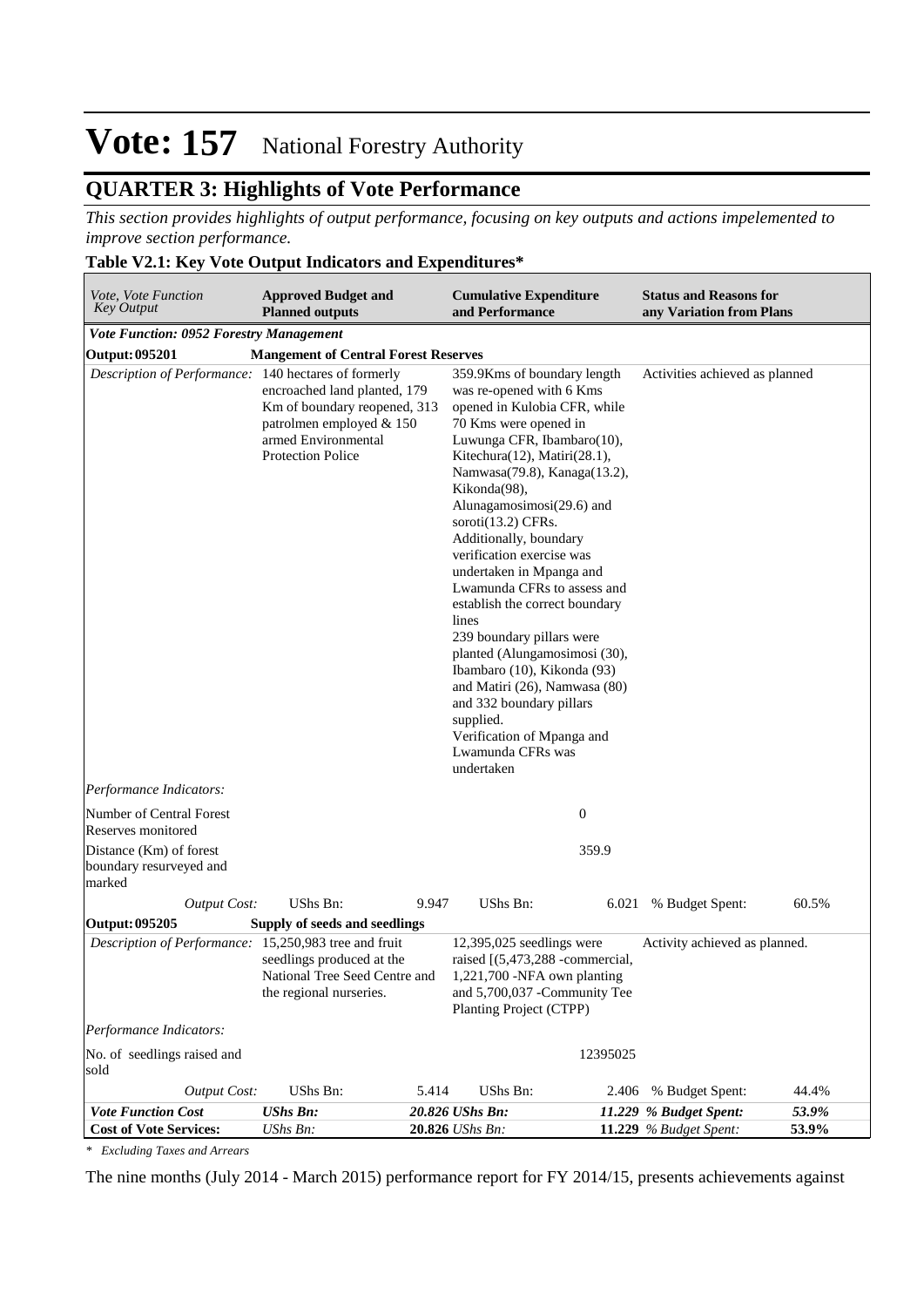## **QUARTER 3: Highlights of Vote Performance**

the planned targets for the period under the four strategic objectives namely: Improving management of Central Forest Reserves (CFRs); Expanding partnership arrangements, Supplying high quality products and services and Attaining organizational sustainability.

### Improved management of CFRs

Plantation establishment: 405ha (62%) of forest plantations were established; Mafuga (223ha), Mbarara (152ha) and South Busoga (30ha).

Boundary opening and marking with pillars; 359.9 Kms of boundary length was re-opened during the period with 6 Kms opened in Kulobia CFR, 70 Kms in Luwunga CFR, Ibambaro(10Km), Kitechura(12Km), Matiri(28.1Km), Namwasa(79.8Km), Kanaga(13.2Km), Kikonda(98Km), Alungamosimosi(29.6Km) and soroti(13.2Km). This over performance (199%) was as a result of the supplementary fund carried forward from FY 2013/14.

Tending; Slash weeding of 2,491ha was undertaken in plantations of Mafuga (900ha), Mwenge (239ha), Katugo (11ha), North Rwenzori (163ha), South Busoga (262ha), NTSC (13ha) and Lendu (645ha) and Natural forests of Kyoga (86ha), Nyakunyu CFR (6.5 ha), West Nile (10ha) and L.Shore (155.5ha). Thinning of 1,365ha was undertaken in Mwenge (680ha), South Busoga (113ha), Lendu (145ha), Muzizi (343.86ha), West Nile (10ha), 30ha in Lakeshore in Kifu CFR and Kyoga (43ha); while pruning of 793ha was conducted in Mafuga (500ha), Kasana-Kasambya (102ha), Lukuga (93ha) and Nakwaya CFR (98). Work contracted under GOU supplimentary in Kasana-Kasambya,Lukuga and Nakwaya CFR.

## Expand partnership arrangements

Through Collaborative Forest Management, NFA continued to demonstrate to forest dependent communities the relevance of forests to their livelihood. Meetings were held with forest adjacent communities to discuss issues relating to encroachment, fire awareness and CFM related activities (Four (4) CFM plans and agreements were negotiated for Lwamunda, Buto-Buvuma, Wantayi and Katabalulu CFRs). Meetings were held in Muzizi Range, Southwest with Bitooma and MPECA CFMs around Kasyoha- Kitomi CFR, Budongo sector , Lakeshore Range with Mabira communities, Buvuma, Sango-Bay, Mujuzi, Navugulu and Lwamunda CFRs, Omier in West Nile Range, Apac and Kachung in Achwa Range.

Restoration planting of 300 ha was also undertaken through partnerships with corporate organizations such as Uganda Breweries Limited, Serena Hotel and Standard Chartered Bank; in Navugulu CFR and NFA own planting in Kakonwa and Lwamunda CFRs. 315ha was restored by enrichment planting in Mabira CFR.

Equitable supply of forest products and non forest products and services Seed and seedling: NFA raised 12,792,525 seedlings. 5,473,288 seedlings were raised for sale, 2,787,147 for NFA own planning and 4,532,090 for Community Tree Planting Program.

Round wood: 2,104m3 of round wood were harvested; [2,073m3 from way-leaves for electricity and expansion of roads in CFRs of Mpigi (607.2ha), Zirimiti (30.7ha), Nkenda-Hoima (831.6ha), Budongo (34ha) and Kawanda-Masaka (569.7ha)]. A total of 1,716 trees with a volume of 633m3 of round wood were marked for thinning and milling in Kifu CFR.

Ecotourism: 4,136 tourists were received in the different ecotourism sites (Lakeshore 2,042 tourists; Budongo 1,910 tourists and Kalinzu CFR 184 tourists. A total of 795 guided walks were undertaken in the ecotourism sites of Lakeshore (607), Budongo (146) and Kalinzu- Nkombe (42).

Organizational sustainability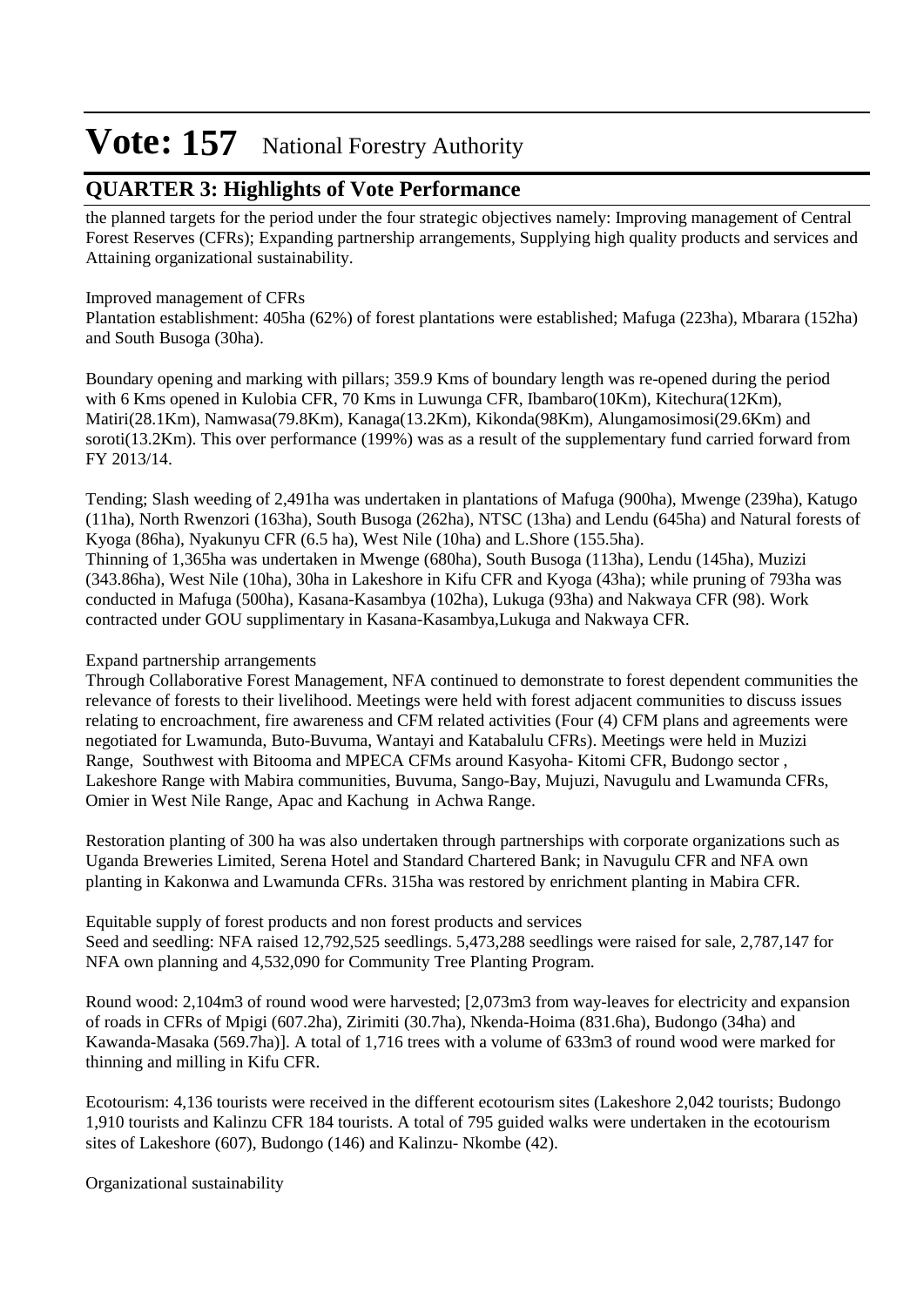## **QUARTER 3: Highlights of Vote Performance**

### Human Resource

The staffing levels of NFA as at 30th March 2015, was at 322 staff; Management recruited 14 staff to fill up the vacant positions. (9 Forest Supervisors and 5 Sector Managers were recruited in Q1); advertised the vacant positions including; Directors (Finance, Natural Forests and Plantations), Coordinator Planning, Legal Manager, Procurement Manager, Internal Audit Manager, Transport Officer, Administration Specialist, IT officer, Stores supervisor, Public Relations Supervisor, Legal Officer and Legal clerk. The recruitment process is still on-going. Staff undertook trainings as part of capacity building in different disciplines such as corporate governance & risk management, human resource management and development and project management.

### Infrastructure

Management procured 7 vehicles, 7 motorcycles and two motor boats to ease transport both at headquarters and the field. The procurement process of 35 motorcycles and 7 more vehicles was initiated and is on-going.

#### Financial performance

NFA generated UGX 14.389bn (67%). Out of which, Non-Tax Revenue contributed UGX 9.033bn from sale of forest products, supply of seeds and seedlings, eco-tourism, sundry incomes and other products and services. Government contributed a subvention of UGX 5.064bn [wage (UGX 4.050bn), Non-wage recurrent (UGX 0.098bn) and Development (UGX 0.916bn)]; UGX 0.292bn was received as grants. The total expenditure for the quarter amounted to UGX 10.412bn; of which UGX 5.289bn was spent on Payroll and related overheads, UGX 2.186bn on Forest Based Costs, UGX 1.901bn on Admin & Operating expenses, UGX 0.769bn on depreciation and UGX 0.267bn on capital expenditures.

| <b>Planned Actions:</b>                                                                                                                                                                                                                                                                                                          | <b>Actual Actions:</b>                                                                                                                                                                                                                                                                                                                                                                                                                                                                                     | <b>Reasons for Variation</b> |
|----------------------------------------------------------------------------------------------------------------------------------------------------------------------------------------------------------------------------------------------------------------------------------------------------------------------------------|------------------------------------------------------------------------------------------------------------------------------------------------------------------------------------------------------------------------------------------------------------------------------------------------------------------------------------------------------------------------------------------------------------------------------------------------------------------------------------------------------------|------------------------------|
| Vote: 157 National Forestry Authority                                                                                                                                                                                                                                                                                            |                                                                                                                                                                                                                                                                                                                                                                                                                                                                                                            |                              |
| Vote Function: 09.52 Forestry Management<br>1. Sensitization of local leaders on need to<br>remove encroachers from CFRs<br>2. Restoration planting of degraded CFRs<br>for ecological/environmental functions<br>2. Establish plantations resource base for<br>industrial production & sustainable supply<br>of forest products | 210 stakeholder meetings were<br>held with local leaders and<br>communities on the need to<br>remove encroachers from<br>CFRs.                                                                                                                                                                                                                                                                                                                                                                             | Activity on track            |
| Vote: 157 National Forestry Authority                                                                                                                                                                                                                                                                                            |                                                                                                                                                                                                                                                                                                                                                                                                                                                                                                            |                              |
| Vote Function: 09.52 Forestry Management                                                                                                                                                                                                                                                                                         |                                                                                                                                                                                                                                                                                                                                                                                                                                                                                                            |                              |
| Develop Pine seed stands, increase local<br>tree seed collection.Promote indigenous<br>tree seed & increase number of<br>nurseries&seedling production for<br>commercial plantation/woodlot<br>development & individual tree planting<br>during the 4 National tree planting days                                                | 5,473,288 tree seedlings were<br>raised for sale at National Tree<br><b>Seed Center and regional</b><br>nurseries.<br>1,221,700 tree seedlings were<br>raised for own planting at<br><b>National Tree Seed Center and</b><br>regional nurseries.<br>5,700,037 seedlings were<br>raised for Community Tree<br><b>Planting at National Tree Seed</b><br>Center and regional nurseries.<br>4,305 kgs of seed were<br>supplied; 3,155 for NFA<br>internal use/planting and<br>1,150 sold to private nurseries. | Activity on track            |
| Continue sale of mature trees in<br>plantations&production zones of natural                                                                                                                                                                                                                                                      | NFA continued to sale mature<br>trees in plantations and                                                                                                                                                                                                                                                                                                                                                                                                                                                   | Activity on track            |

#### **Table V2.2: Implementing Actions to Improve Vote Performance**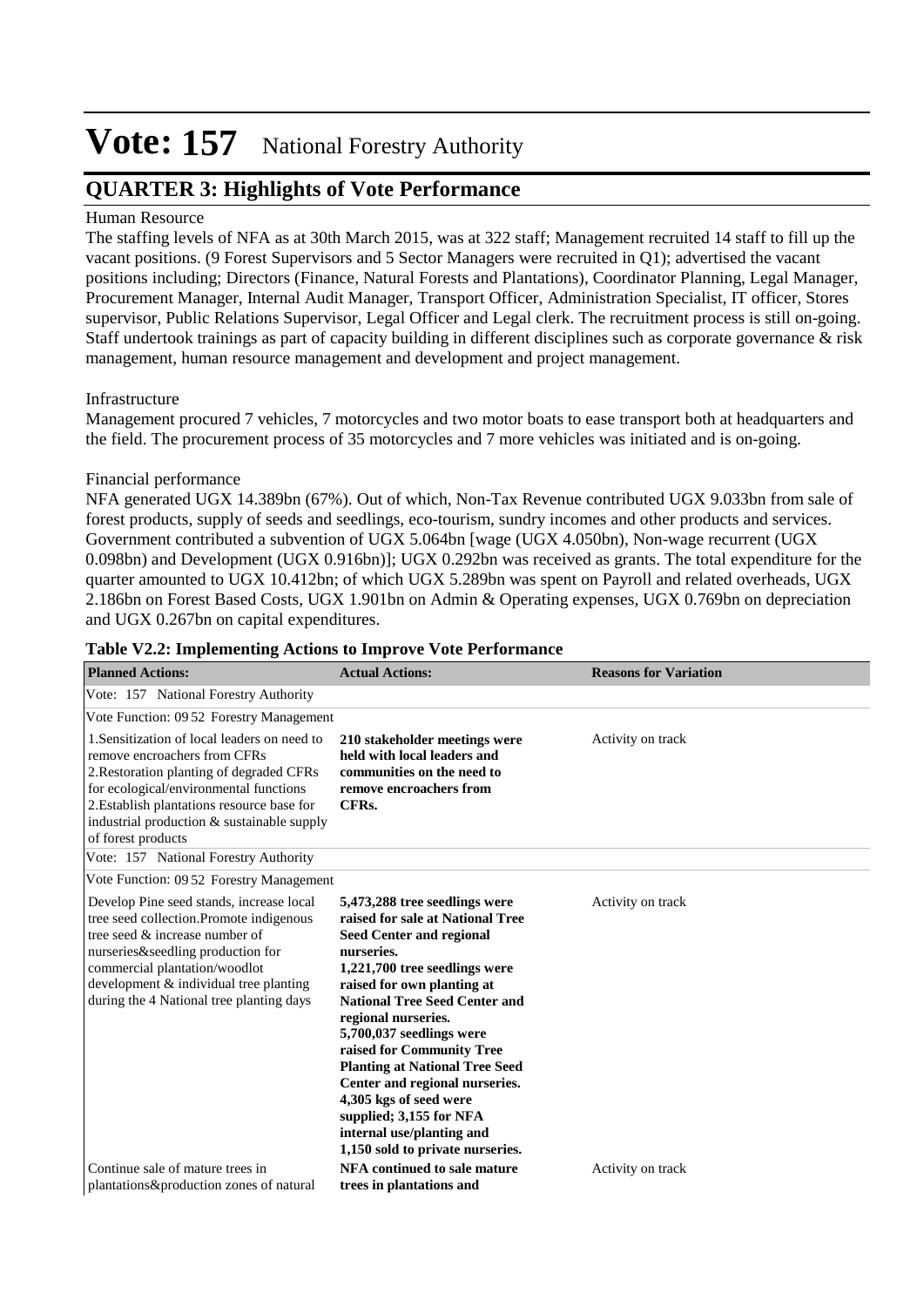## **QUARTER 3: Highlights of Vote Performance**

| <b>Planned Actions:</b>                                                                                                                                                                                                                                                    | <b>Actual Actions:</b>                                                                                                                                                                                                                                                                                                                                                                                                              | <b>Reasons for Variation</b> |
|----------------------------------------------------------------------------------------------------------------------------------------------------------------------------------------------------------------------------------------------------------------------------|-------------------------------------------------------------------------------------------------------------------------------------------------------------------------------------------------------------------------------------------------------------------------------------------------------------------------------------------------------------------------------------------------------------------------------------|------------------------------|
| forests, mill thinnings from<br>plantations. Map areas planted by tree<br>farmers licensed on CFRs.Sell bamboo for<br>production of tooth picks&mats,<br>utility&constrn poles, treated fence posts                                                                        | production zones of natural<br>forests and plantations.                                                                                                                                                                                                                                                                                                                                                                             |                              |
| Continued increase of land under forest<br>cover by NFA own planting and private<br>sector planting under license on CFRs                                                                                                                                                  | The total area of Private tree<br>farmers (Licencees) whose<br>crop was mapped as at the end<br>of the third quarter was<br>6,612ha. NFA established 405<br>plantations in selected plantation areas                                                                                                                                                                                                                                | Activity on track            |
| Expansion of collaborative forest<br>management arrangements to more groups                                                                                                                                                                                                | 19 CFM community meetings<br>were held (Southwest-5:<br>Muzizi-2; Lakeshore-3, Kyoga-<br>6 & Budongo-3); 10 CFM<br>agreements were initiated in<br>Kei, Omier, Kafu, Lyi, Liru<br>and Kadre in West Nile and in<br>Matiri, Mpinve, Taala, Kasa                                                                                                                                                                                      | Activity on track            |
| Continue tending by thinning and pruning<br>crop above 4 years and weeding by either<br>slashing/spot hoeing, climber cutting or<br>herbicide application all crop below 3<br>years. Protect the entire plantation estate<br>of 15,000ha against fire and animal<br>damage | 414ha were maintained by<br>slash weeding in Mwenge<br>$(51)$ , Lendu $(200)$ and North<br>Rwenzori (163)<br>488ha were maintained by<br>thinning in Mwenge (340),<br>South Busoga (113) and<br>Lendu (35). 34km of fire<br>breaks were also maintained in<br>South Busoga (15) and North<br>Rwenzori (19); 25 km of forest roads<br>maintained in South Busoga<br>plantations to facilitate easy<br>management of the Plantations. | Activity on track            |

## *V3: Details of Releases and Expenditure*

*This section provides a comprehensive summary of the outputs delivered by the Vote and further details of Vote expenditures by Vote Function and Expenditure Item.*

#### **Table V3.1: GoU Releases and Expenditure by Output\***

| Billion Uganda Shillings                                        | Approved<br><b>Budget</b> | <b>Released</b> | <b>Spent</b> | $%$ GoU<br><b>Budget</b><br>Released | $%$ GoU<br><b>Budget</b><br><i>Spent</i> | $%$ GoU<br>Releases<br><i>Spent</i> |
|-----------------------------------------------------------------|---------------------------|-----------------|--------------|--------------------------------------|------------------------------------------|-------------------------------------|
| VF:0952 Forestry Management                                     | 6.46                      | 4.81            | 4.78         | 74.4%                                | 74.0%                                    | 99.4%                               |
| Class: Outputs Provided                                         | 6.36                      | 4.81            | 4.78         | 75.6%                                | 75.1%                                    | 99.4%                               |
| 095201 Mangement of Central Forest Reserves                     | 5.53                      | 4.15            | 4.13         | 75.0%                                | 74.6%                                    | 99.6%                               |
| 095205 Supply of seeds and seedlings                            | 0.83                      | 0.66            | 0.65         | 79.9%                                | 78.5%                                    | 98.3%                               |
| Class: Capital Purchases                                        | 0.10                      | 0.00            | 0.00         | $0.0\%$                              | $0.0\%$                                  | N/A                                 |
| 095275 Purchase of Motor Vehicles and Other Transport Equipment | 0.10                      | 0.00            | 0.00         | $0.0\%$                              | $0.0\%$                                  | N/A                                 |
| <b>Total For Vote</b>                                           | 6.46                      | 4.81            | 4.78         | 74.4%                                | 74.0%                                    | 99.4%                               |

*\* Excluding Taxes and Arrears*

#### **Table V3.2: 2014/15 GoU Expenditure by Item**

| <b>Billion Uganda Shillings</b>       | Approved<br><b>Budget</b> | <b>Releases</b> | <b>Expend-</b><br>iture | % Budged<br><b>Released</b> | <b>Spent</b> | % Budget % Releases<br><b>Spent</b> |
|---------------------------------------|---------------------------|-----------------|-------------------------|-----------------------------|--------------|-------------------------------------|
| <b>Output Class: Outputs Provided</b> | 6.36                      | 4.81            | 4.78                    | 75.6%                       | $75.1\%$     | 99.4%                               |
|                                       |                           |                 |                         |                             |              |                                     |